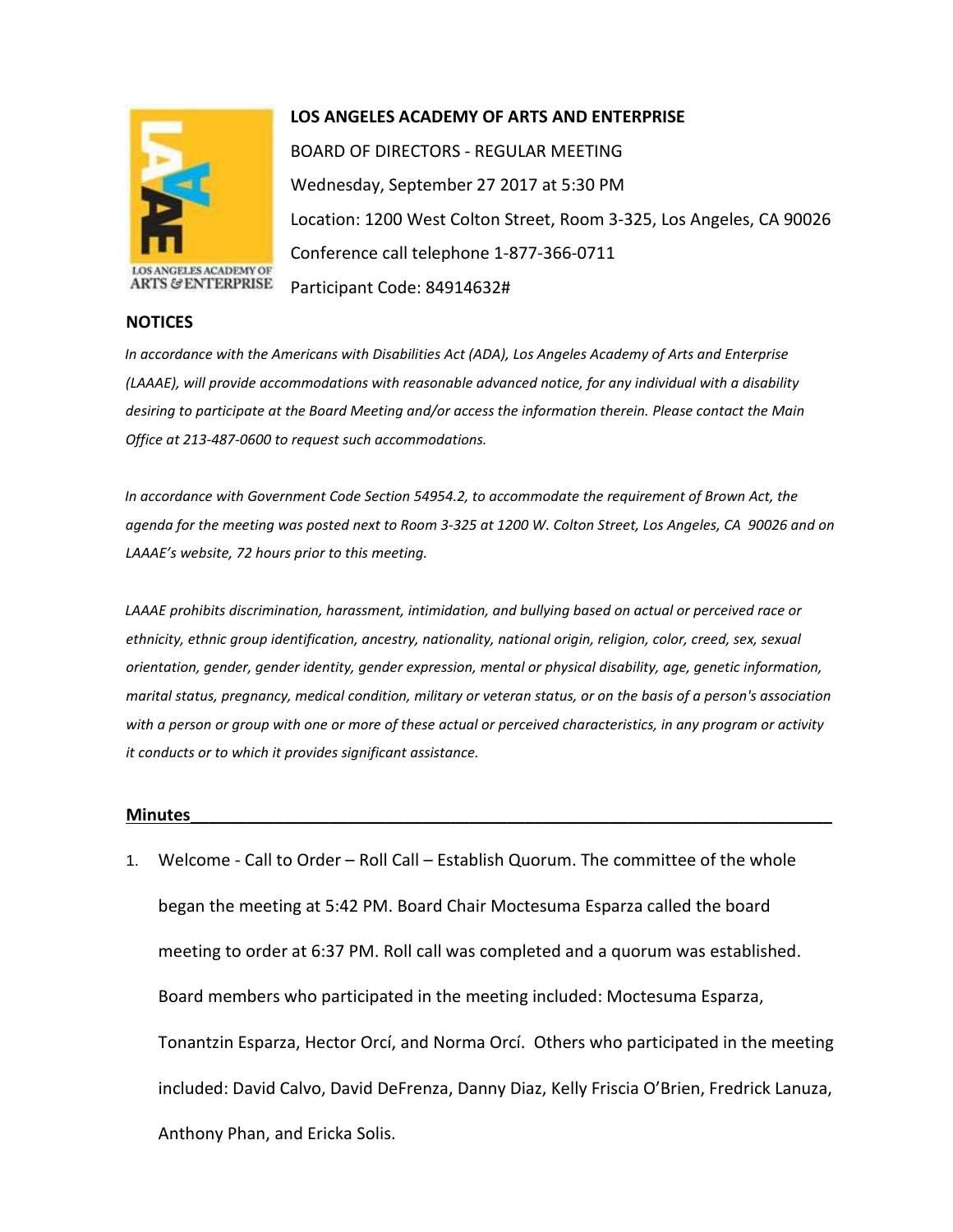- 2. Approval of Agenda. The board unanimously approved the September 27, 2017 meeting agenda. Motion to approve by Hector Orcí; second by Tonantzin Esparza.
- 3. Approval of Previous Meeting Minutes. The board unanimously approved the June 20, 2017 meeting minutes. Motion to approve by Hector Orcí; second by Tonantzin Esparza.
- 4. Principal Update. Fredrick Lanuza reported on the current enrollment of 345 students and academic status of the school. A report on attendance as well as absences and tardies was reviewed and resulted in a presentation of 97.2% ADA in the month of September. Historical graduation rates were discussed during the report. English Learner data as a subgroup of the general student enrollment were also discussed as well as CAASSP Multi-year data. The August 2017 students of the month were announced as follows: Febe Rivera, Sarah Menchu, and Giovanni Cua. The August 2017 teachers of the Month were announced as follows: Mr. James Joseph and Mr. Darren Hayakawa. Dr. Lanuza stated that the students attended an art museum and a production during the month of August and September. The dashboard presentation and report are incorporated by reference herein.
- 5. Stakeholder Update. There was none.
- 6. Public Comment. There was none.
- 7. New Business.
	- a. Approval of Financial Reports. Yvette Brown provided a report of the financial status of the school including the Unaudited Actuals. The board unanimously approved the unaudited actuals. Motion to approve by Hector Orci; second by Tonantzin Esparza. The board also requested updated financials pursuant to a delay in the NSLP program claim submission for July and August 2017. The board requested an estimate on all future financials reported as a standing procedure.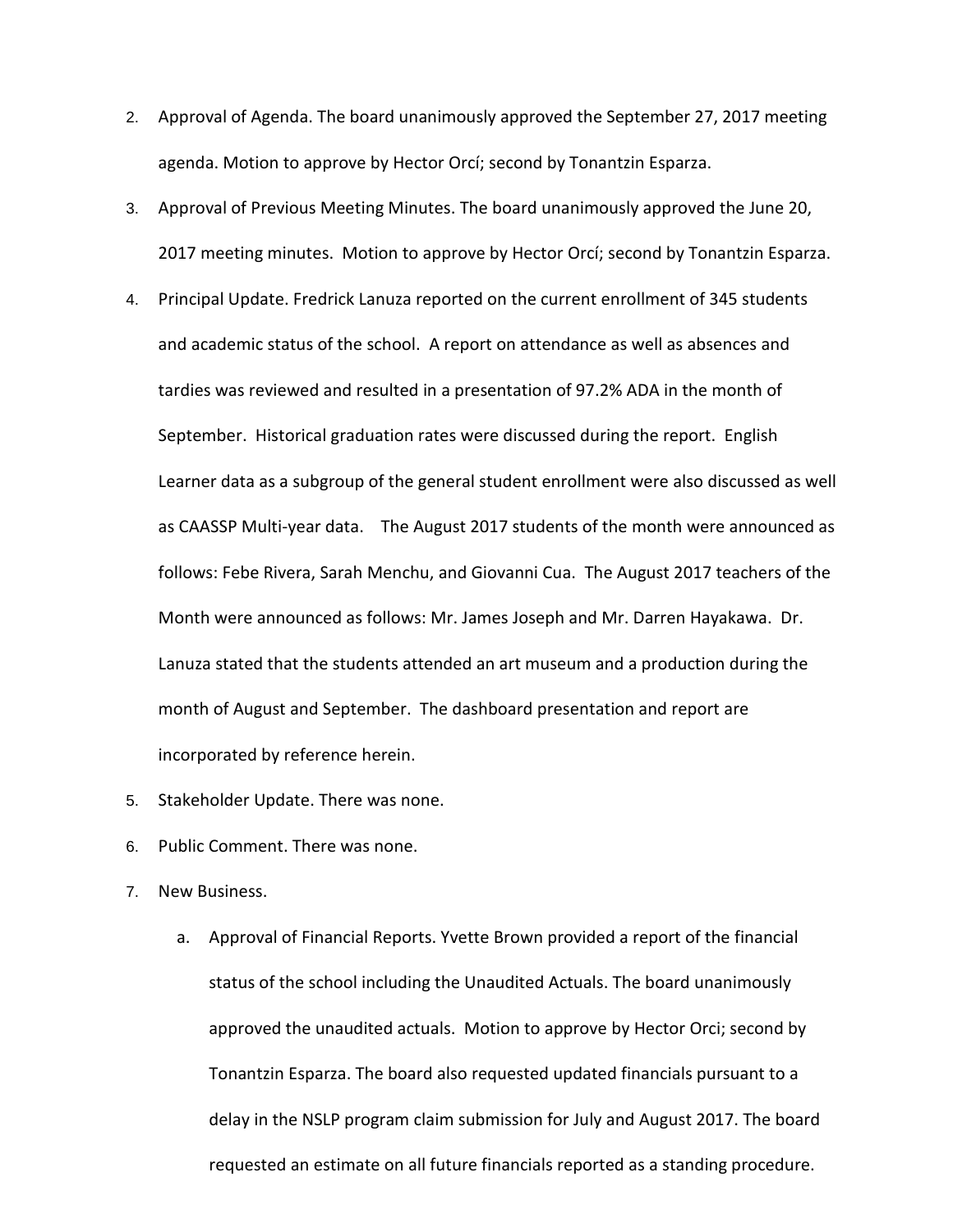- b. Adoption of Revised Budget 2017-18. The board unanimously adopted the revised budget for the 2017-18 fiscal year. Motion to adopt by Hector Orcí; second by Tonantzin Esparza.
- c. Ratification of Consolidated Application (ConApp) via Consolidated Application Reporting System (CARS). The board unanimously ratified the Consolidated Application (ConApp) via Consolidated Application Reporting System (CARS). Motion to ratify by Hector Orcí; second by Tonantzin Esparza.
- d. Ratification of Federal Cash Management Data Collection Report. The board unanimously ratified the Federal Cash Management Data Collection Report. Motion to ratify by Hector Orcí; second by Tonantzin Esparza.
- e. Ratification of Application for Charter Schools Annual Funding Information Survey. The board unanimously ratified the Application for Charter Schools Annual Funding Information Survey. Motion to ratify by Hector Orcí; second by Tonantzin Esparza.
- f. Ratification of Mandate Block Grant. The board unanimously ratified the Mandate Block Grant. Motion to ratify by Hector Orcí; second by Tonantzin Esparza.
- g. Resolution to Open Bank Account with City National. The board unanimously resolved to open a bank account with City National bank. Motion to resolve by Hector Orcí; second by Tonantzin Esparza.
- h. Resolution to Close Bank Account at Pacific Western Bank. The board unanimously resolved to close bank account at Pacific Western Bank. Motion to resolve by Hector Orcí; second by Tonantzin Esparza.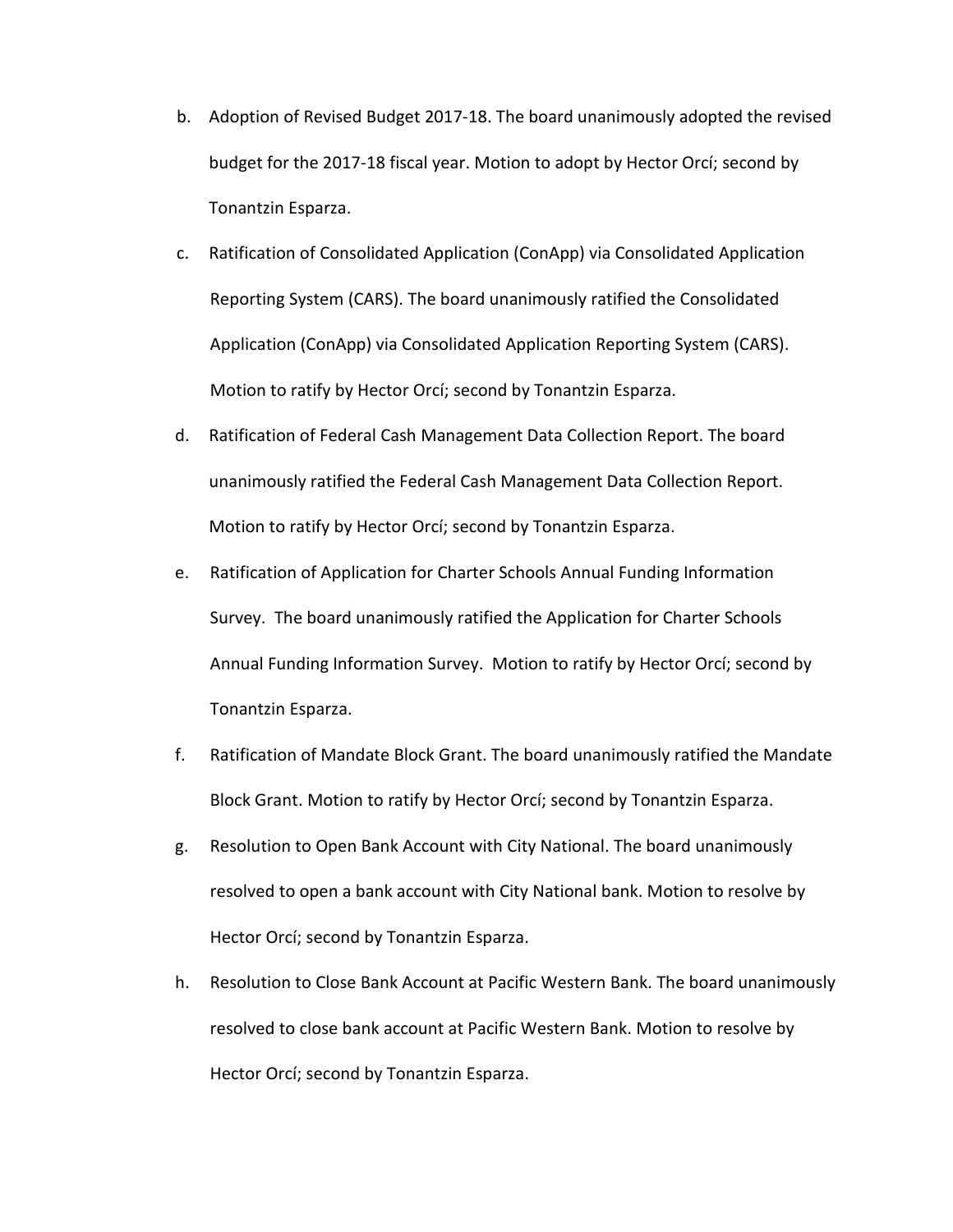- i. Adopt Education Protection Account Resolution. The board unanimously adopted the Education Protection Account resolution. Motion to adopt by Hector Orcí; second by Tonantzin Esparza.
- j. Ratification of Pacific Western Bank Signatories. The board unanimously ratified the the Pacific Western Bank signatories. Motion to ratify by Hector Orcí; second by Tonantzin Esparza.
- k. Ratification of ACH Limit Pacific Western Bank. The board unanimously ratified to increase the ACH limit at Pacific Western Bank. Motion to ratify by Hector Orcí; second by Tonantzin Esparza.
- l. Approval of 2017-18 Revised School Calendar. The board unanimously approved the 2017-18 revised school calendar. Motion to approve by Hector Orcí; second by Tonantzin Esparza.
- m. Resolution to Apply for Proposition 39 Facilities 2018/19. The board unanimously resolved to apply for Proposition 39 facilities for the 2018/19 school year. Motion to resolve by Hector Orcí; second by Tonantzin Esparza.
- n. Determination and Notification of Custodian of Records. No action taken.
- o. Ratification and/or approval of ongoing contracts, agreements, and MOUs. The board unanimously ratified and/ or approved the ongoing contracts agreements and MOU's for the following: 21<sup>st</sup> Century Staffing; CharterSafe; Didi Hirsch; DirectEd; FreshStart; Gaggle; GE Capital; Hess & Associates; Invo HealthCare Associates; Los Angeles County Office of Education; School-Based Medical Administrative Activities (SMAA); Los Angeles County Office of Education School Business Services Unit; Law Offices of Young, Minnie, & Corr LLP; Paybridge; PRN; Total Education Solutions (TES); Youth Policy Institute 21<sup>st</sup> Century; Youth Policy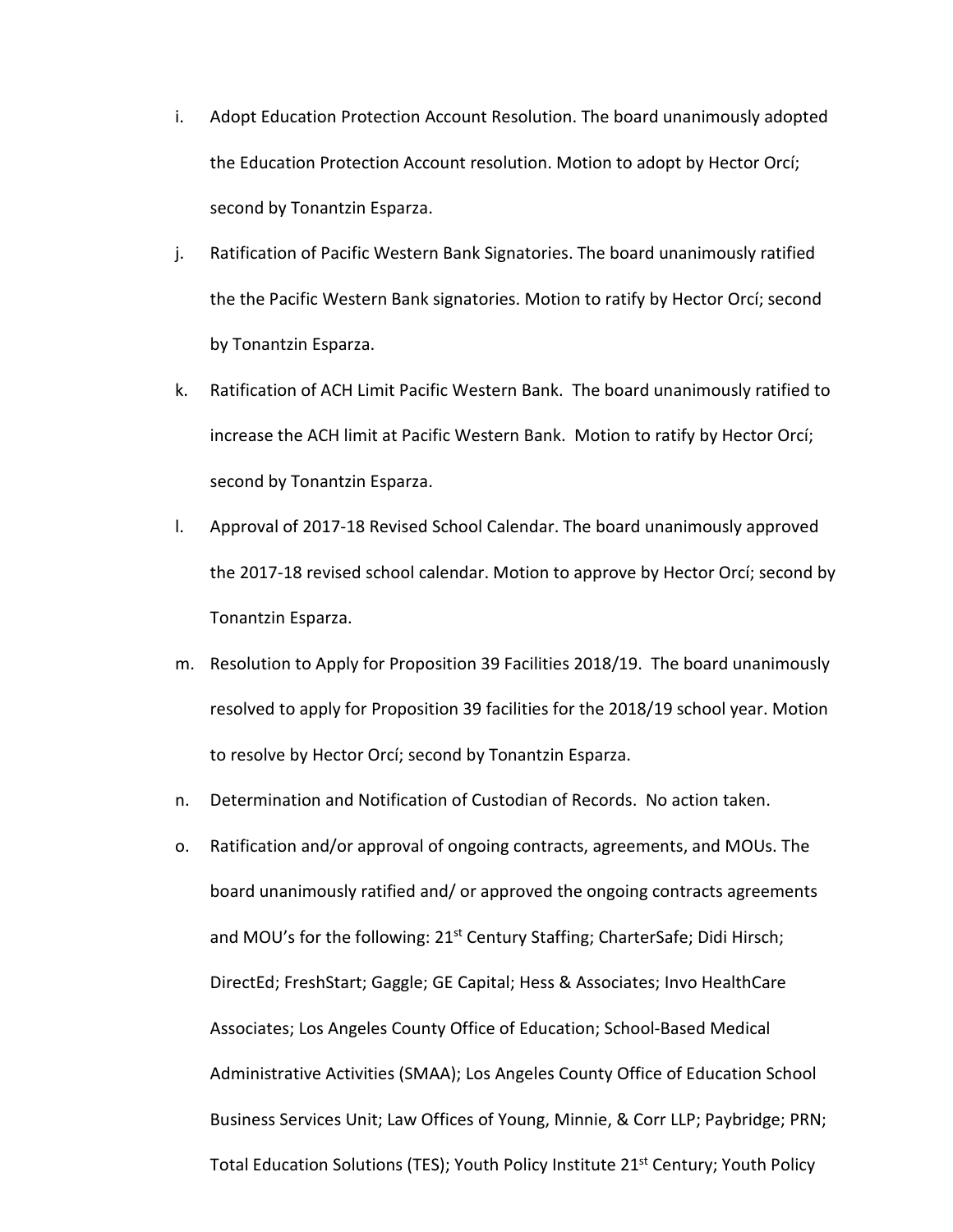Institute After School Education & Safety (ASES); Youth Policy Institute Promise Zone Full Service Community School; and Youth Policy Institute School Climate Transformation Grant. Motion to ratify and/or approve by Norma Orcí; second by Tonantzin Esparza. The board took no action on the Alta agreement at this time.

- p. Ratification of New Agreements, MOU, and Contracts. The board unanimously ratified and/or approved the following new agreements, MOU's, and contracts (numbers 1-5): EyeMed; Kaiser Permanente; Latino Film Institute Youth Cinema Project; Navia; Uncommon Schools (Teach Like a Champion). Motion to ratify and /or approve by Hector Orcí; second by Tonantzin Esparza. The board took no action on the Youth Policy Institute Career Technical Education Incentive Grant at this time.
- q. Ratification of Employee Agreements. The board unanimously ratified the employee agreements for the Faculty; Staff; and the Principal. Motion to ratify by Hector Orcí; second by Tonantzin Esparza. The board also issued a public statement of Executive Compensation (\$115,000 salary plus same benefits for other full time certificated employees) for the Principal.
- r. Ratification of Curriculum Purchases. The board unanimously ratified the following curriculum purchases: McGraw Hill, StudySync (English); CPM (Math); Curriculum Associates, I-Ready (Benchmarking, Intervention). Motion to ratify by Tonantzin Esparza; second by Norma Orcí.
- 8. Approval of Updated Statement of Information. The board unanimously approved the updated Statement of Information. Motion to approve by Tonantzin Esparza; second by Hector Orcí.
- 9. Approval of the Revised Student and Family Handbook. No action taken.